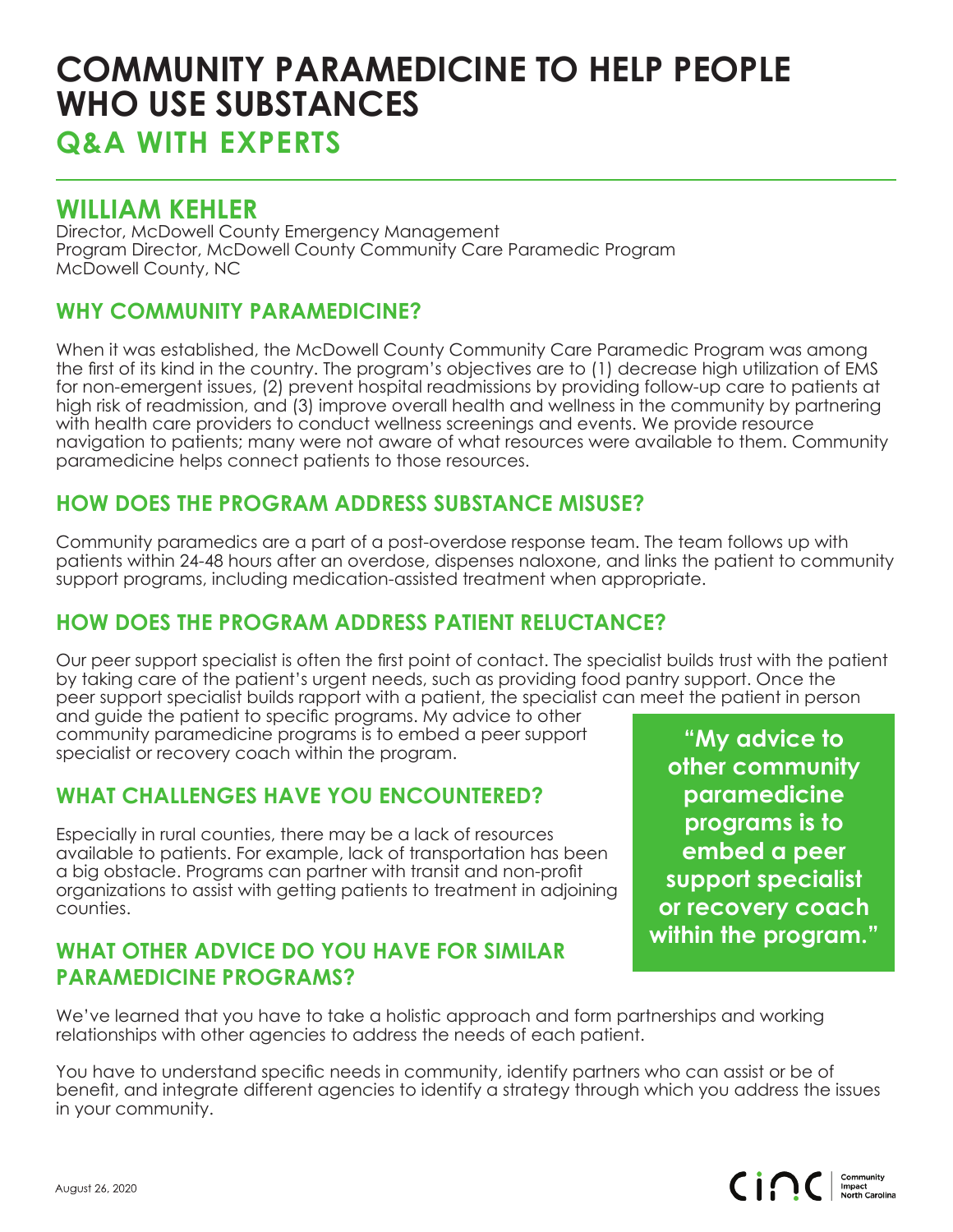# **CAPTAIN SAMUEL ROBINSON**

Program Coordinator McDowell County Community Care Paramedic Program McDowell County, NC

#### **HOW DID THE COMMUNITY PARAMEDICINE PROGRAM IN YOUR COMMUNITY COME ABOUT?**

A needs assessment revealed that a lot of people were medically underserved in the community and using the ER for primary care services. Other health disparities involving conditions like diabetes, heart disease, and uncontrolled high blood pressure were leading to further problems. The goal was to link people to services prior to a crisis developing in the community.

Initially, the program was funded through a foundation grant. The program started with one full-time community paramedic who began gathering resources within the community for referrals. We created good relationships with other agencies and non-profits. We now have three community paramedics and provide services seven days per week.

**"We've seen a decline in total EMS call volume four years in a row and also a significant total cost avoidance over that time period."**

### **HAS THE PROGRAM SEEN POSITIVE RESULTS?**

We've seen a decline in total EMS call volume four years in a row and also a significant total cost avoidance over that time period. There are healthier people in the community, as more people have been linked to primary care and been provided transportation to appointments. Some people who have received our services have told us that before they received a community paramedic intervention, they felt isolated and didn't know where to go. But with community paramedic intervention, they felt more educated about resources. Our philosophy is not just to provide services once, but to educate patients and make them more self-reliant.

#### **HOW DOES THE PROGRAM ADDRESS PATIENT RELUCTANCE?**

Our approach is to not expect anyone to do anything in particular. For those who have survived an overdose, we find out what their goals are, try to prevent harm, and let them know someone is there whenever they're ready to seek treatment. We're here and want to help you reach your goals, not demand treatment.

**"For those who have survived an overdose, we find out what their goals are, try to prevent harm, and let them know someone is there whenever they're ready to seek treatment."**

#### **BASED ON THE LESSONS YOU HAVE LEARNED, WHAT WOULD BE YOUR ADVICE TO OTHER PROGRAMS?**

Make sure your program is flexible and fluid. Your goals and approach will change from the initial ones. Adapt with the needs of the community. Persistence is key; don't give up on a resource, and don't forget to think outside the box. For example, an individual experiencing isolation wanted a pet, and getting her one decreased her EMS call volume and improved her quality of life.